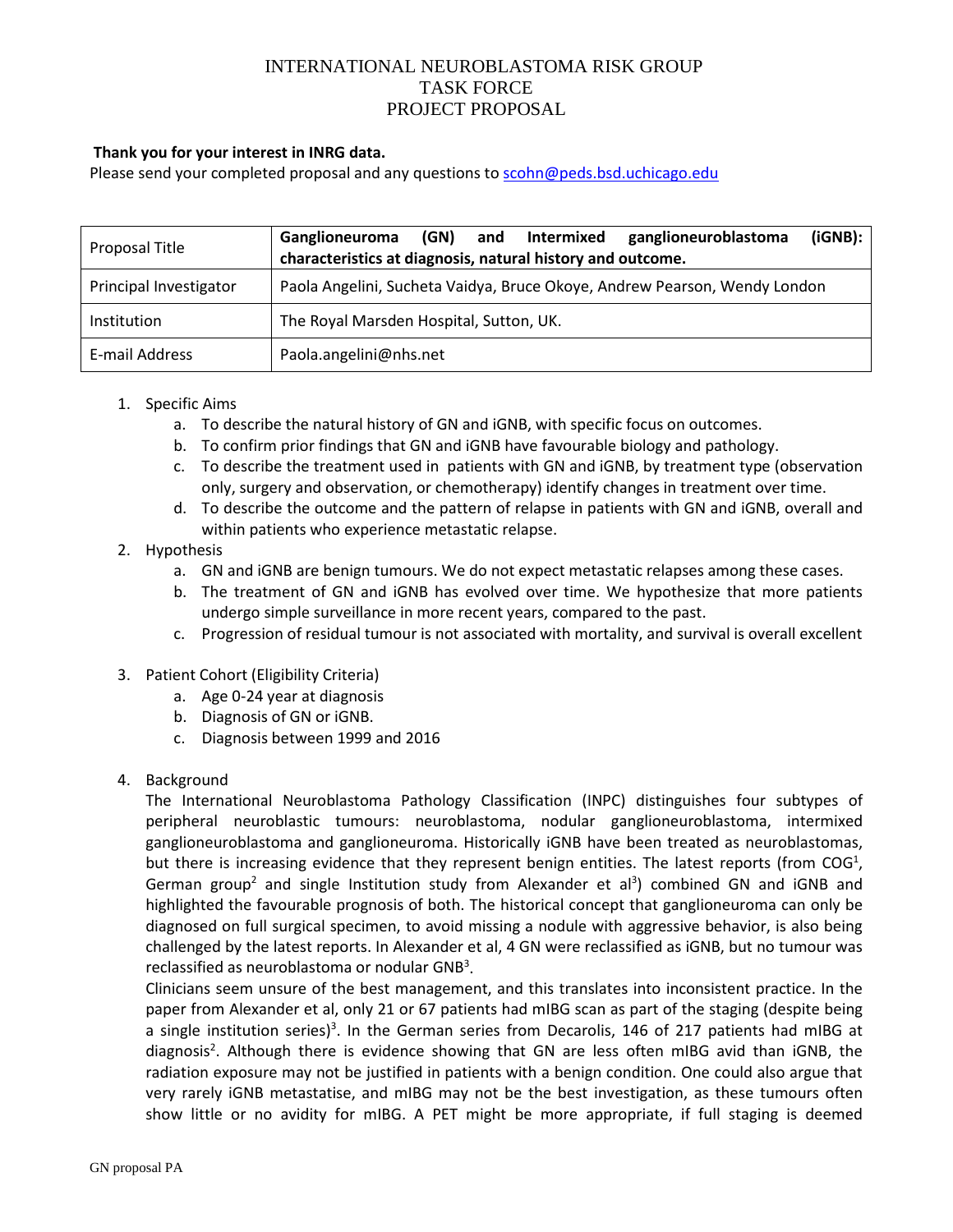# INTERNATIONAL NEUROBLASTOMA RISK GROUP TASK FORCE PROJECT PROPOSAL

necessary. The surgical approach has also evolved, and Alexander et al showed how most of the patients diagnosed after 2004 have been observed. Safe surgery and avoidance of morbidity seem to be the key factors underpinning management decisions. However, there are also reports of significant clinical symptoms (including symptomatic spinal cord compression) from GN or iGNB, thus challenging a conservative approach<sup>4</sup>. Of note, while in the North American series no patient received chemotherapy, in the German series 11 patients underwent chemotherapy, though with no response. Finally, there is no standardized follow up schedule.

There is overall a need to establish an evidence based, standardized approach to staging and treating patients with GN and iGNB.

### 5. Significance

Confirming in the INRG database population the data emerging from single Institution or single group publications, will allow to standardize and rationalize the approach to these patients, including staging procedures (with reduced exposure to radiation), surgical approach and surveillance protocol. Given that the INRG database contains only a limited dataset, in particular with respect to imaging data, we expect that the results of this project will stimulate further research within the context of individual cooperative groups, focused on imaging (staging tests, imaging defined risk factors), surgical outcomes and long term morbidity of GN/iGNB.

### 6. Proposal description

All patients diagnosed from 1990 to 2016 with a pathological diagnosis of GN or iGNB will be included in the analysis. We will describe the characteristics of patients with GN and iGNB at presentation, including presence and site of metastases, tumour markers, pathology and biology (when available). We will then describe the initial treatment approach (observation, surgery or chemotherapy) and we will explore the presence of changes of practice over time. Finally we will describe the outcome of these patients, relapse rate and site, second malignancy and survival.

### 7. Statistical methods

Analyses will be descriptive, using frequency tabulations of patient characteristics and Kaplan-Meier curves of EFS and OS. We will calculate the proportion of patients who have a favorable prognostic features and descriptively compare these results to prior findings. To describe changes in treatment practices over time, we will group patient by treatment era (1990-1996, 1997-2009, 2010-2016) and calculate the proportion of patients by type of treatment in each era, displaying this results in a bar chart. For patients who relapse/progress, we will tabulate the site of relapse. Patients with metastatic relapse will be described in detail.

### 8. Data Requested

- a. Age
- b. Year of diagnosis
- c. Initial patient treatment
- d. INSS stage
- e. MYCN
- f. Ploidy
- g. DNA index
- h. 11q aberrations
- i. 1p aberrations